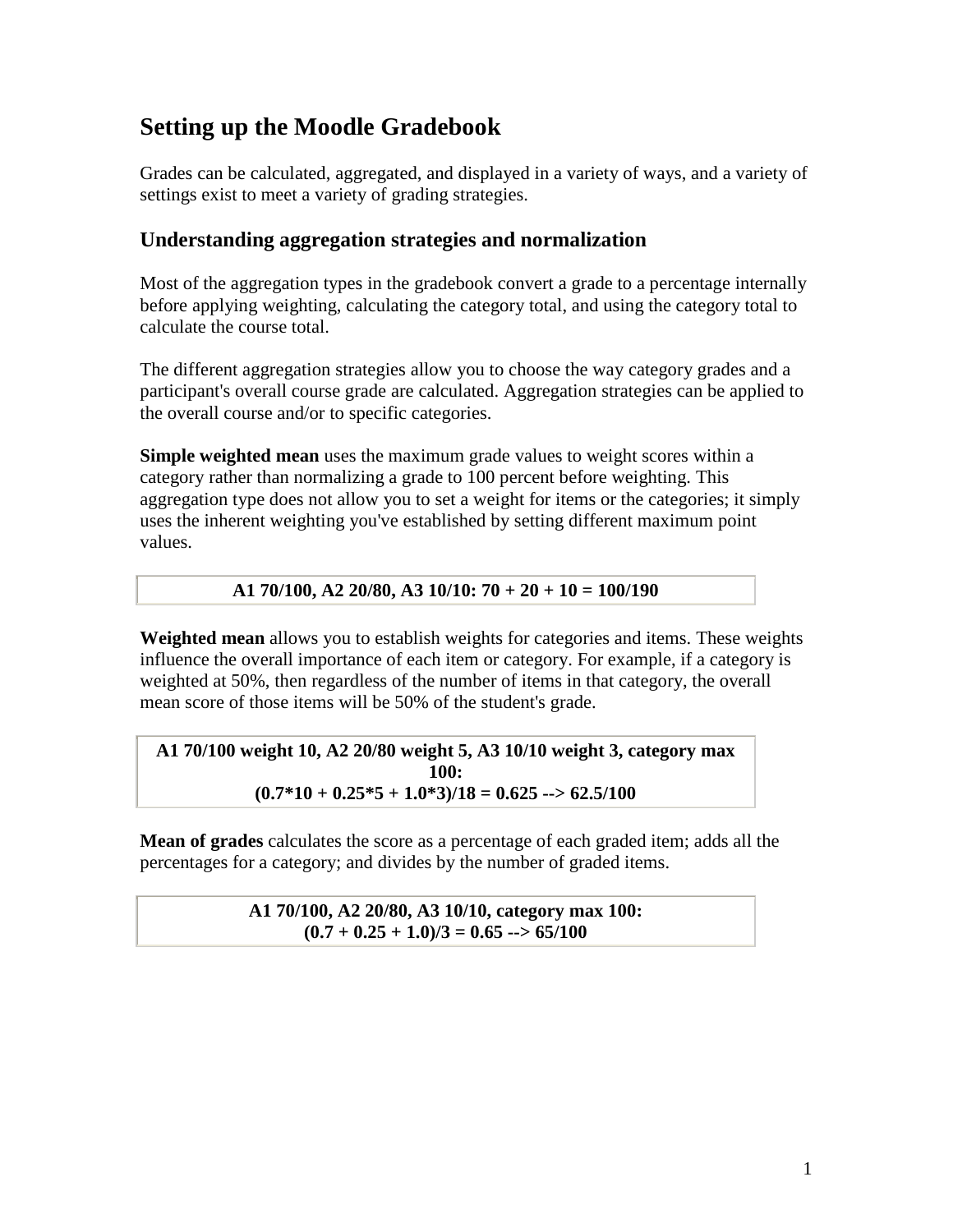# **Deciding which aggregation strategy to use**

Find the scenario that applies most closely to your grading philosophy for a particular course.

#### **Scenario 1**

#### IF

I know in advance what all the graded course items are, and the available points per item are in proportion to each other (bigger items are worth more points).

### **THEN**

Use "Simple Weighted Mean of Grades" or "Sum of grades" as your aggregation strategy.

There is no need to establish categories.

### **Scenario 2**

IF

I know in advance what all the graded course items are, and I use one standard scale to grade my course items. (Points out of five, or out of one hundred, etc.)

But, some things are worth more than others (e.g., a final exam graded out of 100 is worth more than a homework assignment graded out of 100).

## **THEN**

Use "Weighted Mean of Grades." Assign proportional weights to the ITEMS.

#### **Scenario 3**

IF

I know in advance that I use extra credit options in my course, and I use one standard scale to grade my course items. (all grades out of 100, all daily assignment out of 5, etc.)

## **THEN**

Select "Mean of Grades with extra credit" as the Aggregation type for the entire course and Assign proportional weights to the items.

## **Scenario 4**

IF

I want the flexibility to add graded course items (pop quizzes, for example).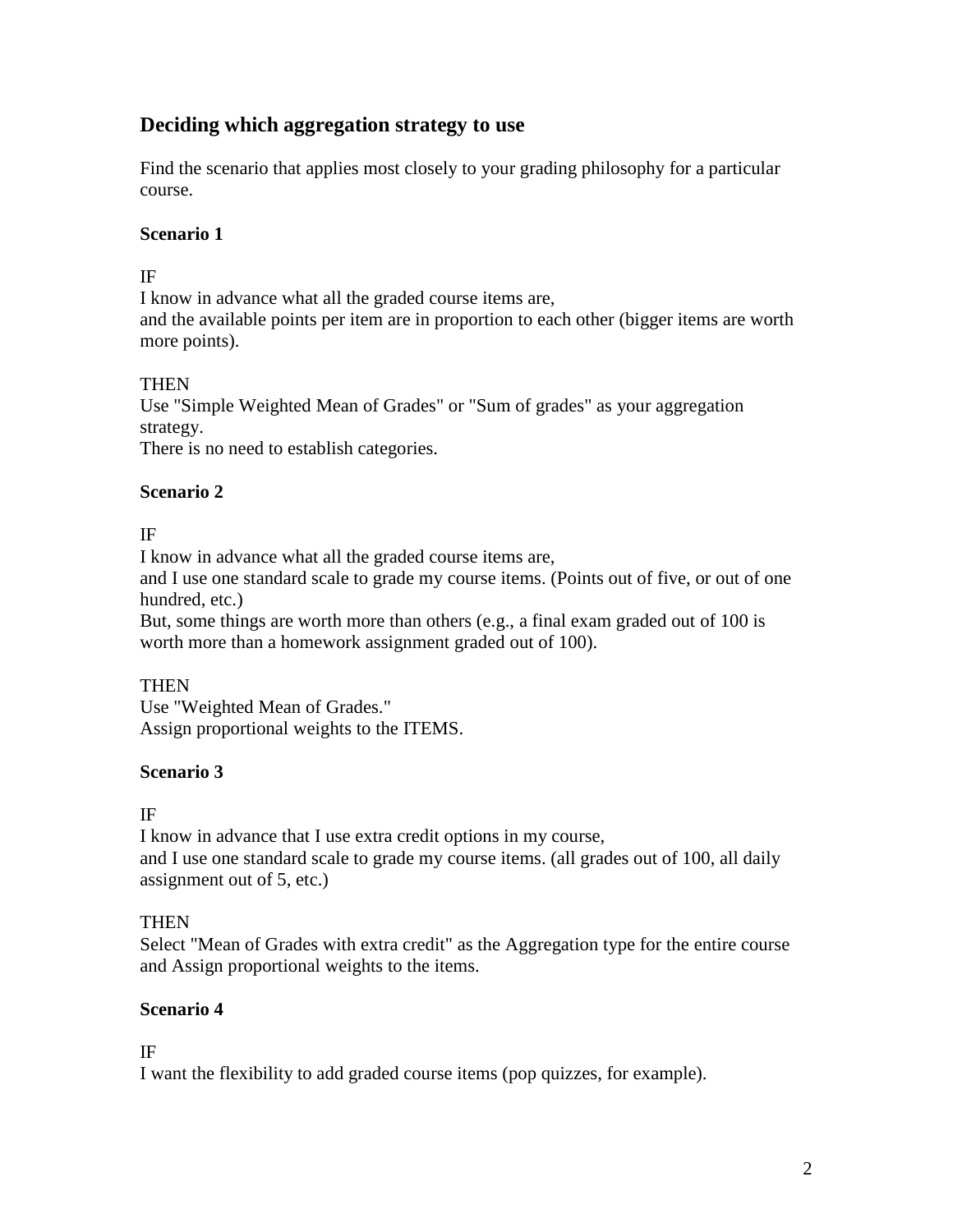**THEN** 

Use "Weighted Mean of Grades." Add proportional weights to the CATEGORIES of items that you want to be flexible.

### **Scenario 5**

IF

Everything in my course counts the same, regardless of what scale I use to grade it. (A 15-question quiz is worth the same number of points as a 10-question quiz.)

### **THEN**

Use "Mean of Grades."

# **Establishing grade categories**

If you select a strategy above that suggests you should use categories, it is easiest to establish these categories prior to adding assignments or manual grade columns. This gives you the ability to designate the category (exams, quizzes, labs, etc.) when you create the assignment. Categories simply allow you to group assignments and alter settings to affect these grouped grades.

## **To add new categories:**

- 1. Select **Grades** from your course "Administration" block.
- 2. From the "Choose an action..." dropdown in the top left corner, select **Categories and items > Full View**.
- 3. Click **[Add category]** at the bottom of the screen.
- 4. You need to determine the settings for this particular category:
	- 1. Give the category a name, i.e., Exams, quizzes, labs...
	- 2. Determine the aggregation type. Usually set this to the same aggregation type as you have selected for the overall gradebook. However, it is possible to select a different aggregation type for a category. Just be careful as this can have unexpected results.
	- 3. Parent category designates the category into which the new category is being added. For most categories this should be the name of the course.
	- 4. Aggregation coefficient/Item weight: The weight of the category in relation to the other categories.
	- 5. **[Save changes]** to return to the grader report.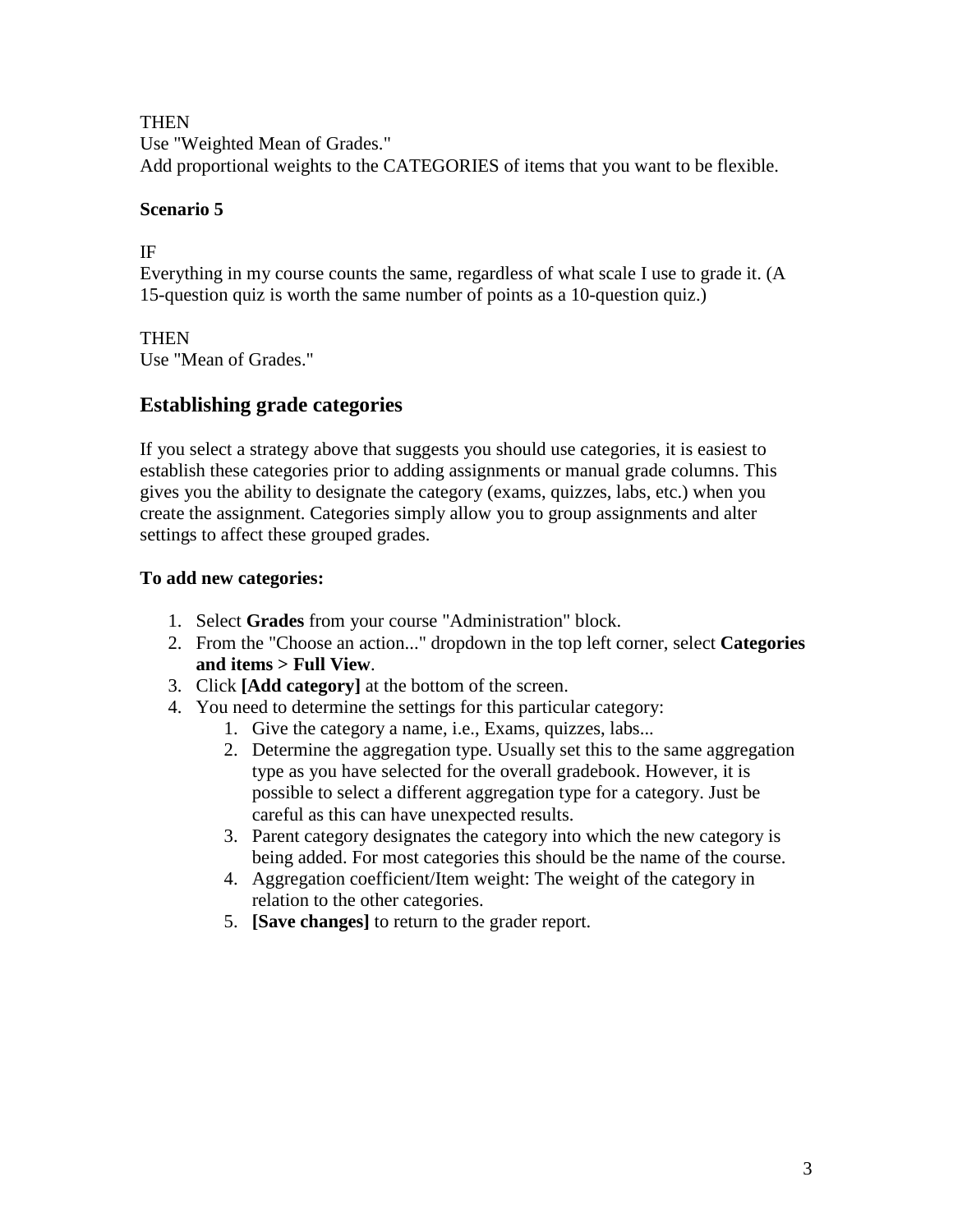#### **To assign assignments to categories after they are created:**

If assignments are added without a category assigned, they will be assigned to the parent or course category. To assign items to a category:

- 1. From the "Choose an action..." dropdown in the top left corner, select **Categories and items > Full View**.
- 2. Notice that categories (designated by a folder) and graded items appear in an outline format. Organize the outline so assignments belonging to a category are indented under the category name. To do this:
- 3. Click the move arrows of the Category or Grade item to be moved. This refreshes the screen. Click in the dashed box where the Category or Grade item should be placed.

#### **Adding manually graded items**

To add new grade columns to the grader report without adding an activity to the course page:

- 1. From the "Choose an action..." dropdown in the top left corner of the Grades, select **Categories and items > Full View.**
- 2. Click **[Add grade item]** at the bottom of the screen.
- 3. Give the item a name and grade type and adjust other settings as necessary.
- 4. **[Save changes]** to return to the grader report.

## **Entering/Editing grades**

A feature of the new gradebook is the ability to quickly enter or edit grades in a spreadsheet type view. This also allows you to enter grades with decimal points.

To access this view, go to the grader report by clicking **Grades** in the "Administration" block for the course and selecting **Grader report** from the dropdown in the top left corner if necessary.

- 1. Click **[Turn editing on]** in the top right corner. This should add text entry boxes for each grade along with editing icons.
- 2. To enter a grade, click into the box for the student and assignment and enter a score. To enter multiple grades, hit tab to move between text entry boxes. When you finish entering grades, click the **[Update]** button at the bottom of the screen to save the grades.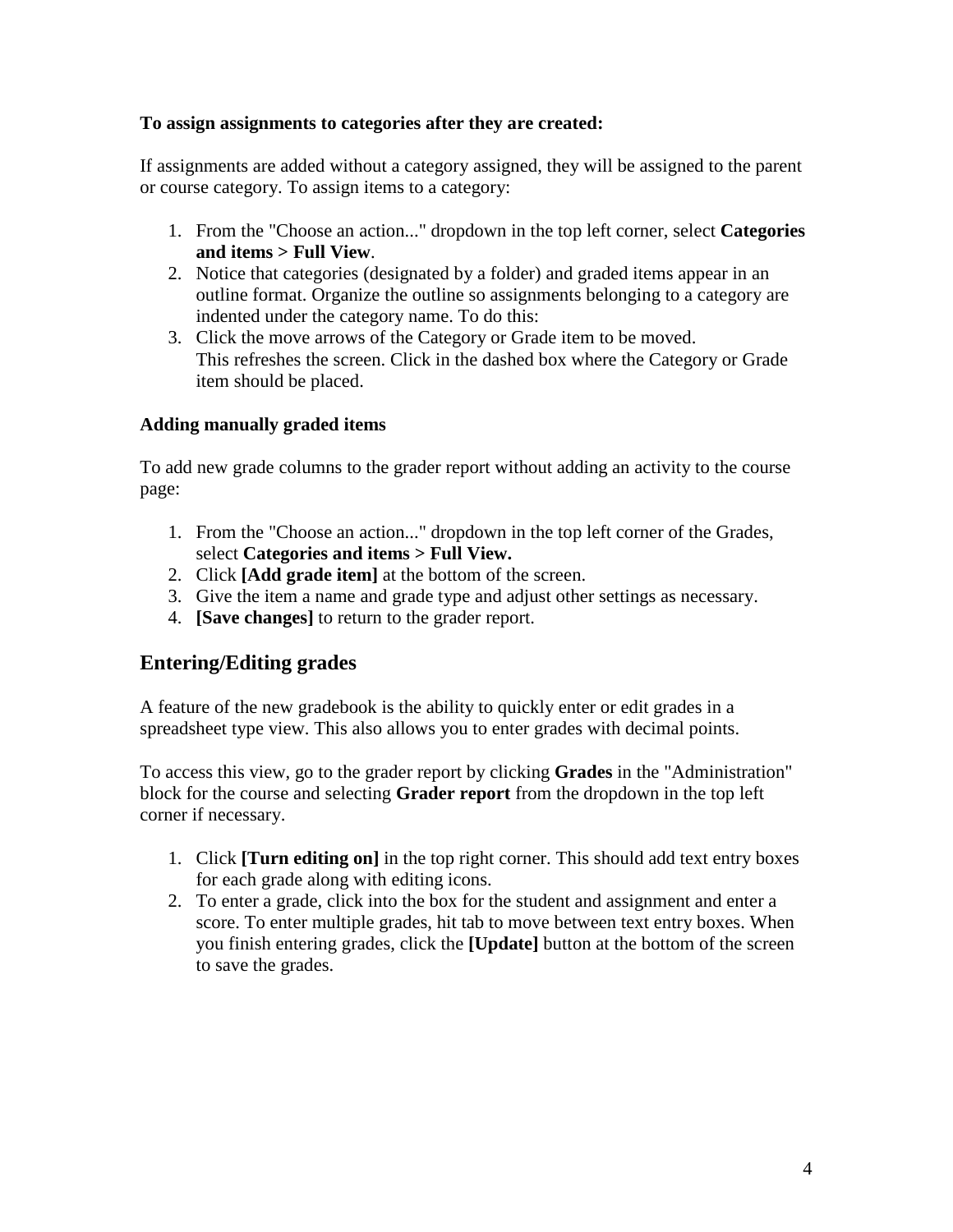#### **Why some grades may turn a new color**

Entering a grade from the grader report causes the grade to be flagged as "Overwrite," meaning you have manually entered a grade rather than using the grade sheet for a specific assignment. This is not a problem; it is just an alert that this grade has been manually overwritten. This does, however, finalize the grade and will not let you change the grade in any page other than the grader report.

## **Extra credit**

In some cases, you may decide after the gradebook is established as above, that you want to add optional extra credit assignments to a particular category. Only two aggregation types allow for extra credit: Sum of grades and Mean of grades (with extra credits). You will need to change the category Aggregation type to one of these so you are able to specify extra credit. We recommend using Sum of Grades; it allows you to add an extra credit assignment of any point value.

- 1. Select the edit icon for the category where you want to apply extra credit.
- 2. Change the "Aggregation type" to **Sum of grades** and save the changes on the page.
- 3. Click the edit icon for the extra credit item within that category.
- 4. In the section labeled "Parent Category" there should now be a check box or a text field labeled "Extra Credit." Checking the box or entering a value greater than 0 treats this grade item's grade as Extra Credit during aggregation. The number is a factor by which the grade value will be multiplied before it is added to the sum of all grades, but the item itself will not be counted in the division. (So if you set the maximum value of the extra credit assignment to 5 and want it to be worth 5, put 1 in this extra credit field.)
- 5. Save the changes and return to the Grader report.

## **Figuring in make-up assignments**

If you give a make-up assignment and want this to be added as a new gradebook column, you can follow the extra credit recommendation above that uses the Sum of Grades aggregation type to add the extra points.

By using the aggregation type "Mean of grades (with extra credits)" the mean of the make-up assignment will be taken and that mean score will be used to calculate the category total. This method is only recommended if the student is receiving a zero for the original assignment and a grade for the make-up.

You may also set the aggregation type to Mean of grades (with extra credits).

- 1. Select the edit icon for the category where you want to apply extra credit.
- 2. Change the "Aggregation type" to **Mean of grades (with extra credits)** and save the changes on the page.